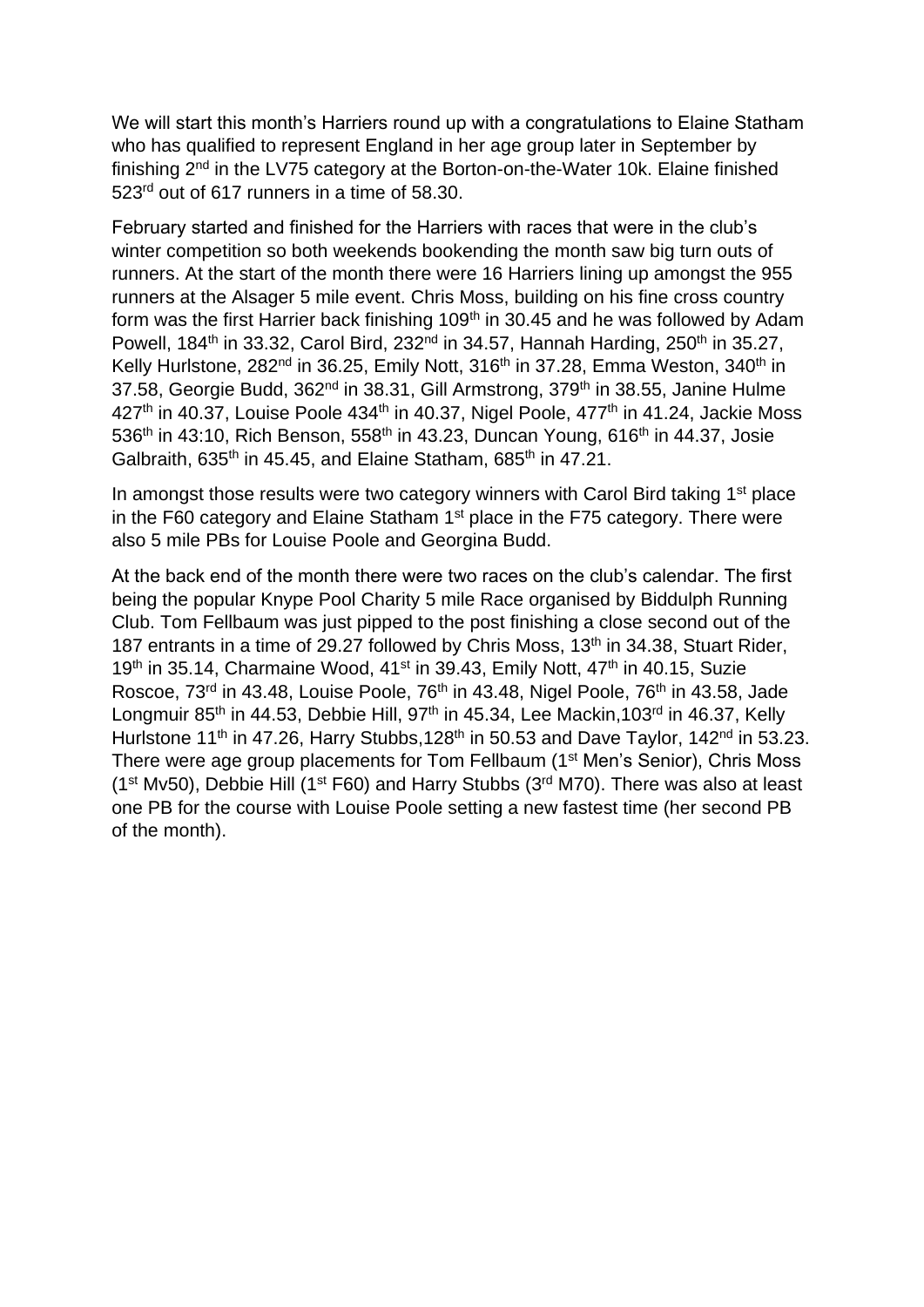

Harriers at Knype Pool **Photo: Poole** Photo: Poole

The 2nd race on the last weekend was the English National Cross Country Championship which this year returned to the iconic Parliament Hill on Hamstead Heath. Two Harriers made the long trip down to participate in the mens race which saw over 2000 runners on the start line. On the day, the weather was bright and sunny but the recent rain and the earlier races had turned the ground into a sticky clay mud bath which made for heavy going. Out of the 2087 runners who completed the 12k course Bryan Lomas finished 836th in 57.14 and Nick Budd was a more sedate 1903rd in 76.24.

The week before saw Bryan Lomas warming up for the national event by competing in the 5th MACCL race at Heaton Park ("warming up" might not be quite the right description given it was very cold, wet and muddy). Bryan finished the six mile run in 113<sup>th</sup> place out of 317 runners in 45.18.

Elsewhere in the club there is a growing interest in Ultra distance running with a number of members taking place in longer, more gruelling challenges. Throughout February Sean Rowsell participated in the Trees Oak Challenge to raise funds for a number of charities (OCD ACTION and The National Forest Foundation) where he had to complete 200 miles, which was the easy part. In addition the competitors also had to tackle a Forest Race Series comprising 10 virtual races ranging from 1km to 75miles. Sean was the only one to complete all 10 races. Graham Cooper took part in a 100 mile circumnavigation of the Cheshire Ring canal system visiting Northwich. Manchester, Marple, Poynton, Macclesfield and, of course, Congleton, in 28 hours and 12 minutes (a new PB for Graham at that distance).

To finish off the report, its worth mentioning that the final day of February saw week 8 of the Couch to 5k starting with the group participating in the 9 week course all making good progress. The twice weekly session has been well received by all those who have signed up. Only one week remaining!